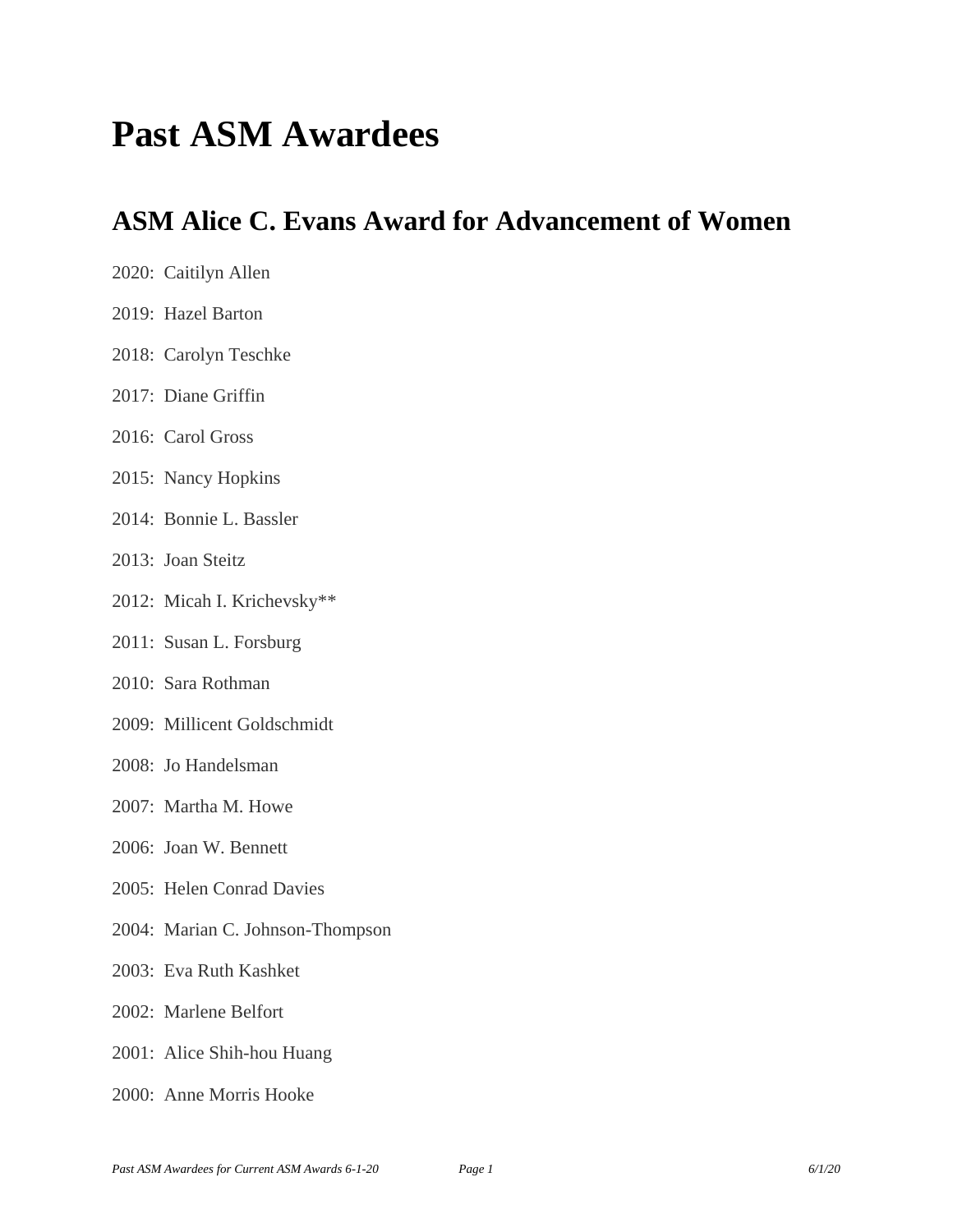- 1999: Ruth T. Kirschstein
- 1998: Arnold L. Demain
- 1997: Ellen Jo Baron
- 1996: Jean E. Brenchley
- 1994: Barbara Iglewski
- 1993: Lorraine Freidman
- 1992: Ruth Gordon
- 1991: No Award Given
- 1990: Margaret Pittman
- 1989: Viola Mae Young-Horvath
- 1988: Rita R. Colwell
- 1986: Elizabeth O'Hern
- 1985: Loretta Leive
- 1983 : Frederick C. Neidhardt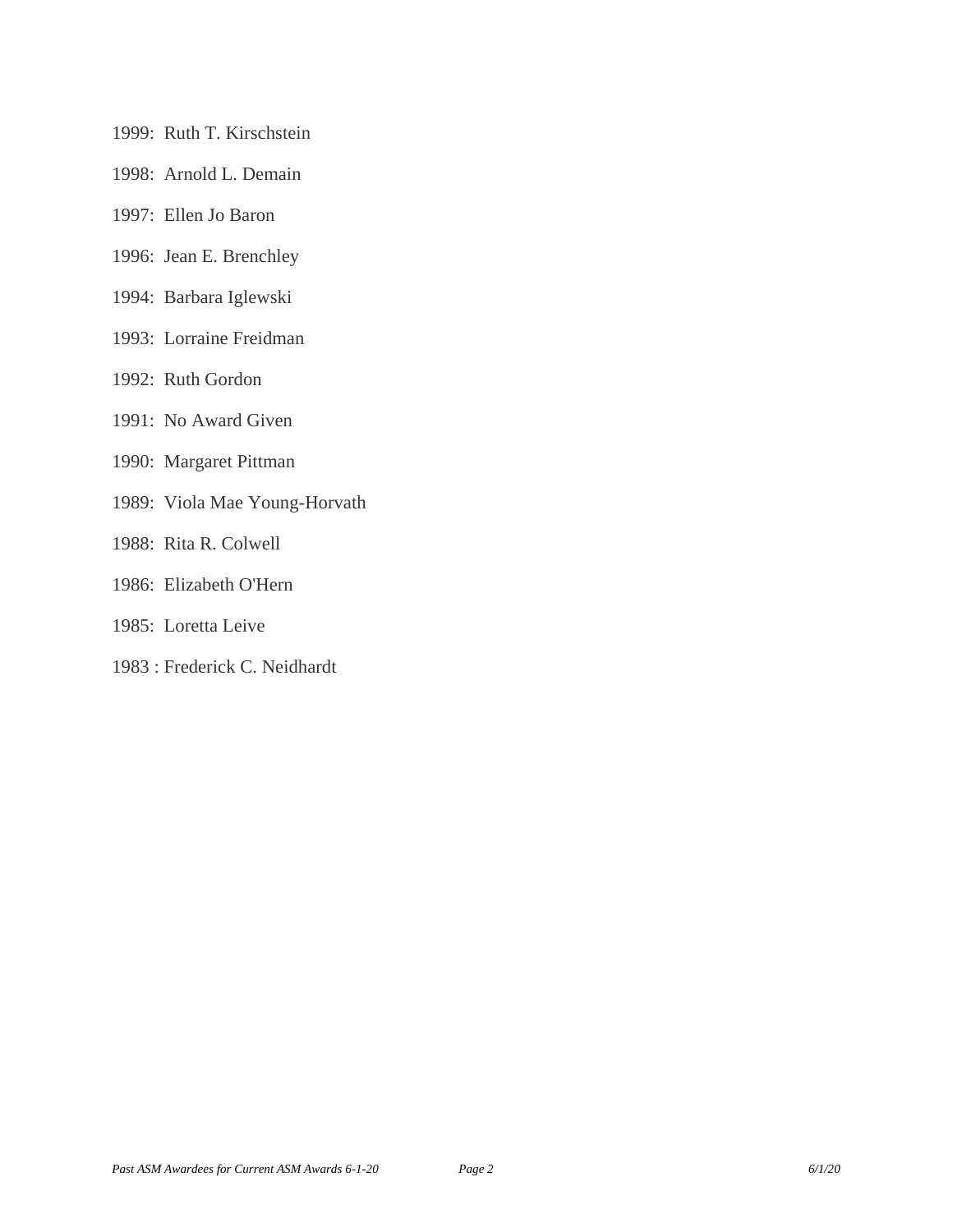### **ASM Award for Applied and Biotechnological Research**

2020: Eleftherios (Terry) Papoutsakis

- 2019: K. T. Shanmugam
- \*\* Similar to old ASM Awards:

### **Dupont Industrial Biosciences Award in Applied and Environmental Microbiology**

- 2018: Michael Adams / Robert Kelly
- 2017: Lonnie Ingram
- 2016: Joseph Suflita
- 2015: David Karl
- 2014: Douglas G. Capone
- 2013: Mary Lidstrom
- 2012: Bess Ward
- 2011: Stephen J. Giovannoni
- 2010: Caroline S. Harwood
- 2009: Jim C. Spain
- 2008: Edward F. Delong
- 2007: J. Gijs Kuenen
- 2006: David Stahl
- 2005: J. William Costerton
- 2004: Derek R. Lovley
- 2003: Kenneth H. Nealson and Eugene Rosenberg
- 2002: Lily Y. Young
- 2001: Gill G. Geesey
- 2000: Steven E. Lindow
- 1999: Ralph S. Wolfe
- 1998: E. Imre Friedmann
- 1997: David T. Gibson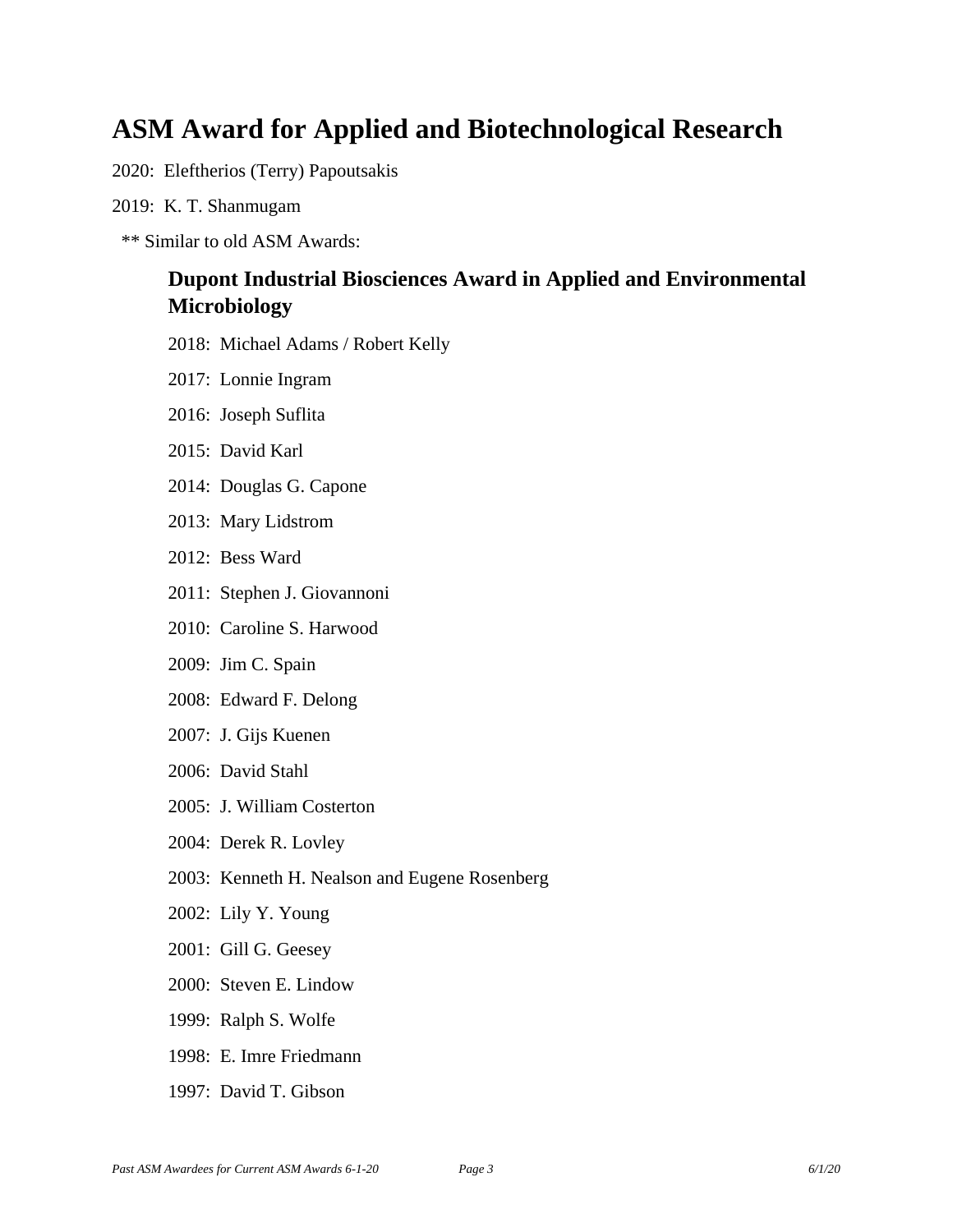- 1996: Norman R. Pace
- 1995: Ananda M. Chakrabarty
- 1994: Gary S. Sayler
- 1993: David C. White
- 1992: James Tiedje
- 1991: Ronald Atlas
- 1990: Guenther Stotzky
- 1989: No award given
- 1988: Richard Y. Morita
- 1987: Larry L. McKay
- 1986: Marvin P. Bryant
- 1985: Rita R. Colwell
- 1984: Thomas D. Brock
- 1983: John H. Brewer
- 1982: Holger Jannasch
- 1981: William Sandine
- 1980: Martin Alexander
- 1979: David Perlman
- 1978: Moshe Shiho
- 1977: David Gottlieb

### **Promega Biotechnology Research Award (\*Before 2002, the Award was known as the Chiron Corporation Biotechnology Research Award)**

- 2018: Timothy Donohue
- 2017: Raymond St. Leger
- 2016: James Collins
- 2015: Ben Shen
- 2014: Joachim Messing
- 2013: Jay Keasling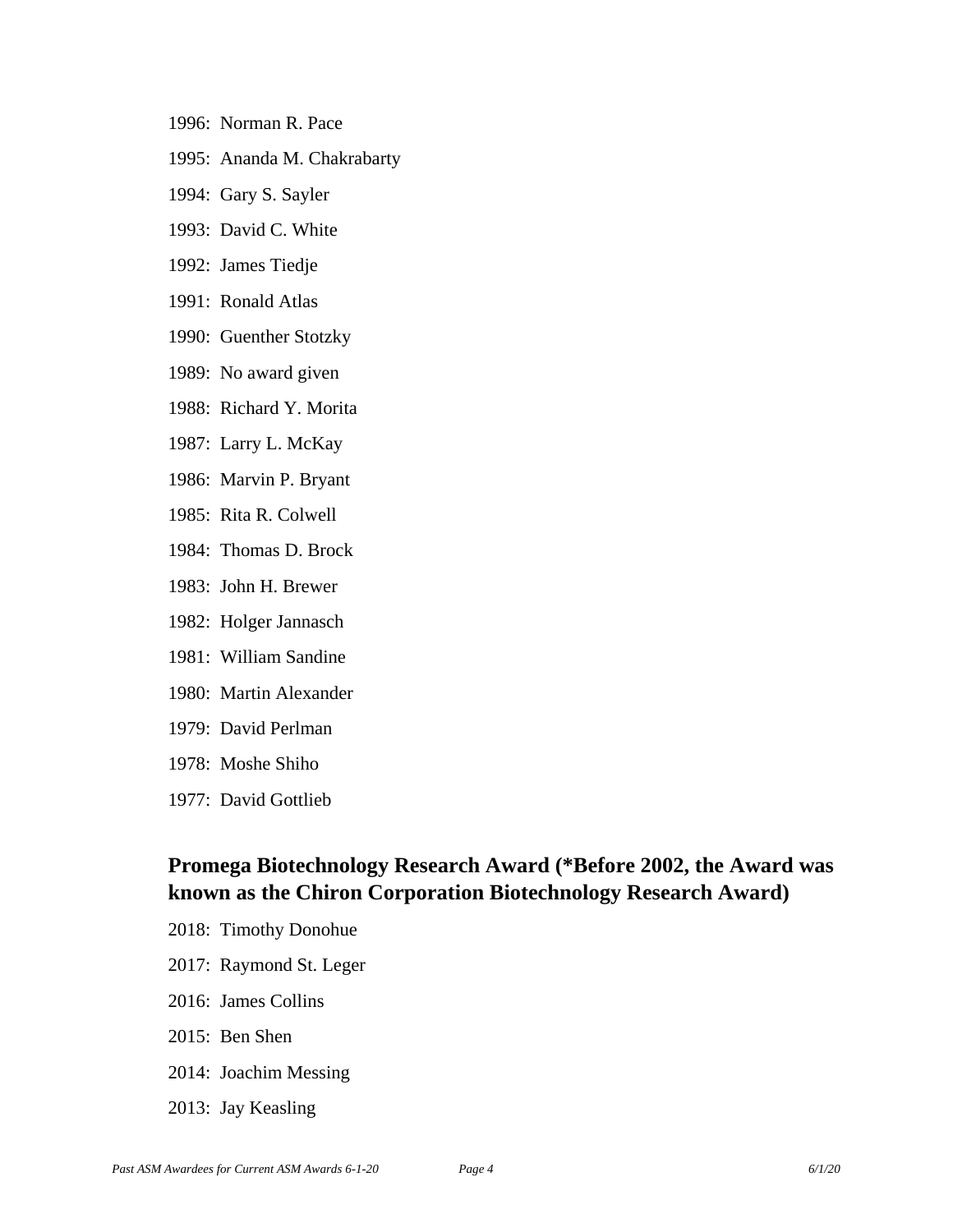- 2012: Bernhard Palsson
- 2011: Stephen Quake
- 2010: Maynard Olson
- 2009: George M. Church
- 2008: David Lipman
- 2007: George P. Smith
- 2006: Marvin H. Caruthers
- 2005: Claire M. Fraser
- 2004: Christopher T. Walsh
- 2003: Patrick O. Brown
- 2002: No Award Given
- 2001: Stuart L. Schreiber
- 2000: Stanley Fields
- 1999: J. Craig Venter
- 1998: David Botstein, Ronald Davis, and Eric Lander
- 1997: Stephen P.A. Fodor
- 1996: Lois K. Miller
- 1995: Larry Gold
- 1994: Richard A. Young
- 1993: David A. Hopwood
- 1992: Kary B. Mullis
- 1991: Eugene Nester
- 1990: Arnold L. Demain
- 1989: Leroy E. Hood
- 1988: Stanley N. Cohen and Herbert W. Boyer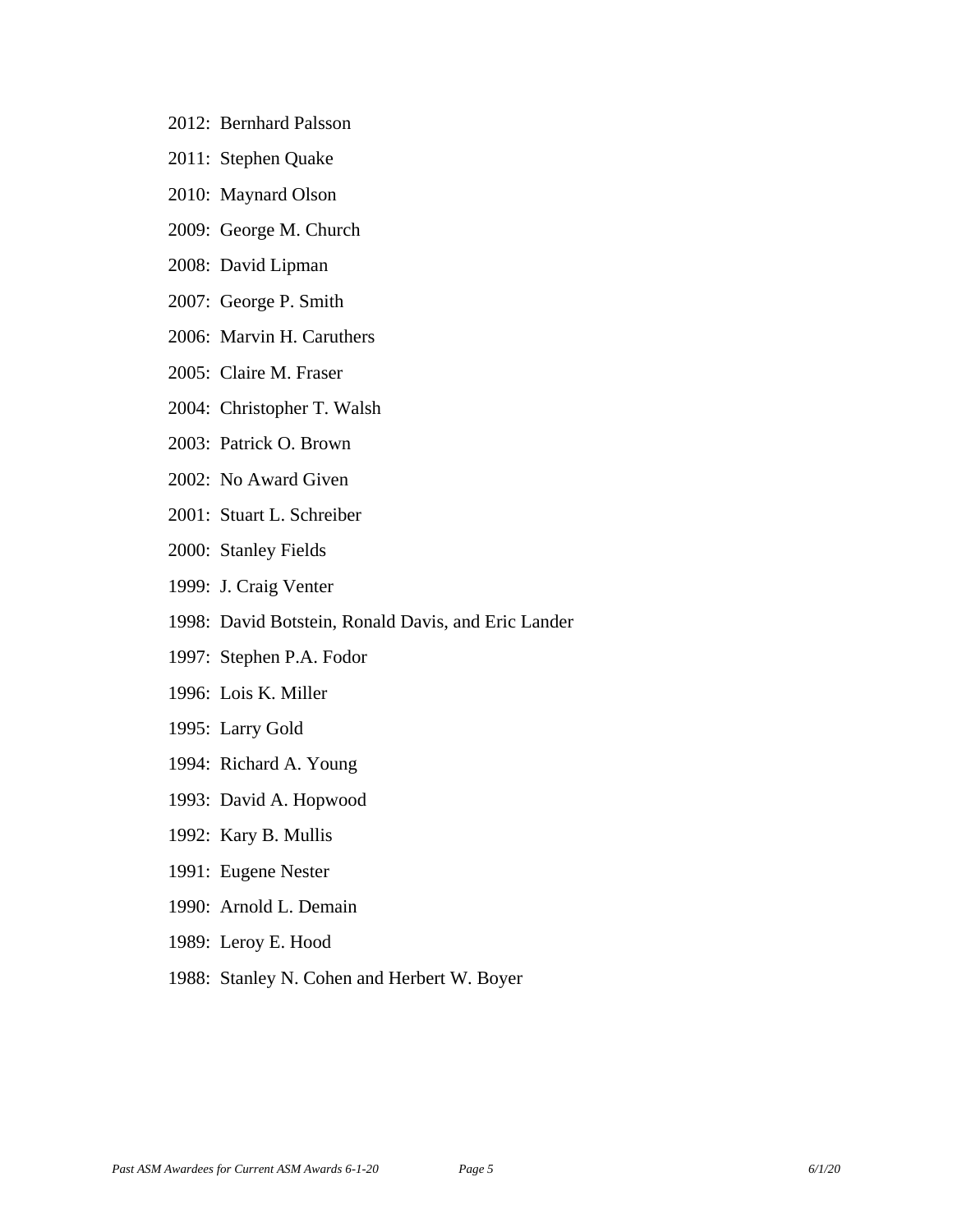### **ASM Award for Basic Research**

2020: Lora Hooper 2019: Joseph Heitman

# **ASM Award for Early Career Applied and Biotechnological Research**

2020: Michelle O'Malley

2019: No award

## **ASM Award for Early Career Basic Research**

2020: Philip Kranzusch 2019: Nicholas Heaton

# **ASM Award for Early Career Environmental Research**

2020: Amy Apprill 2019: Subba Rao Chaganti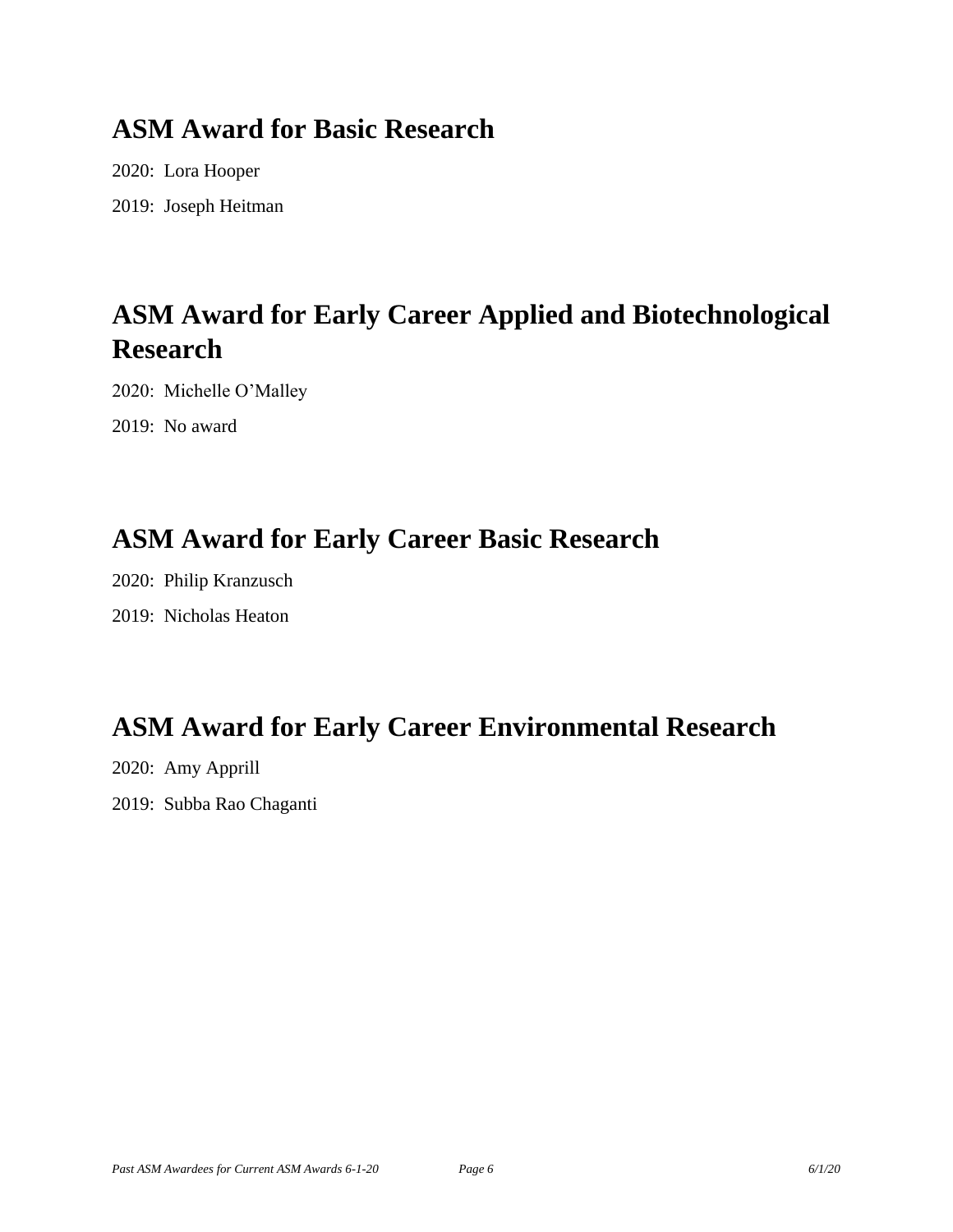### **ASM Award for Education**

2020: Edith Porter

2019: Vincent Racaniello

\*\* Similar to old ASM Award:

### **ASM Graduate Microbiology Teaching Award**

- 2018: Eric Gillock
- 2017: Thomas Dela Cruz
- 2016: Patrick Schlievert
- 2015: Aaron Mitchell
- 2014: Shelley Payne
- 2013: Jo Handelsman
- 2012: Joanna B. Goldberg
- 2011: Jonathan Beckwith
- 2010: Thomas M. Schmidt
- 2009: Abigail A. Salyers
- 2008: Gary M. Dunny
- 2007: Diana Downs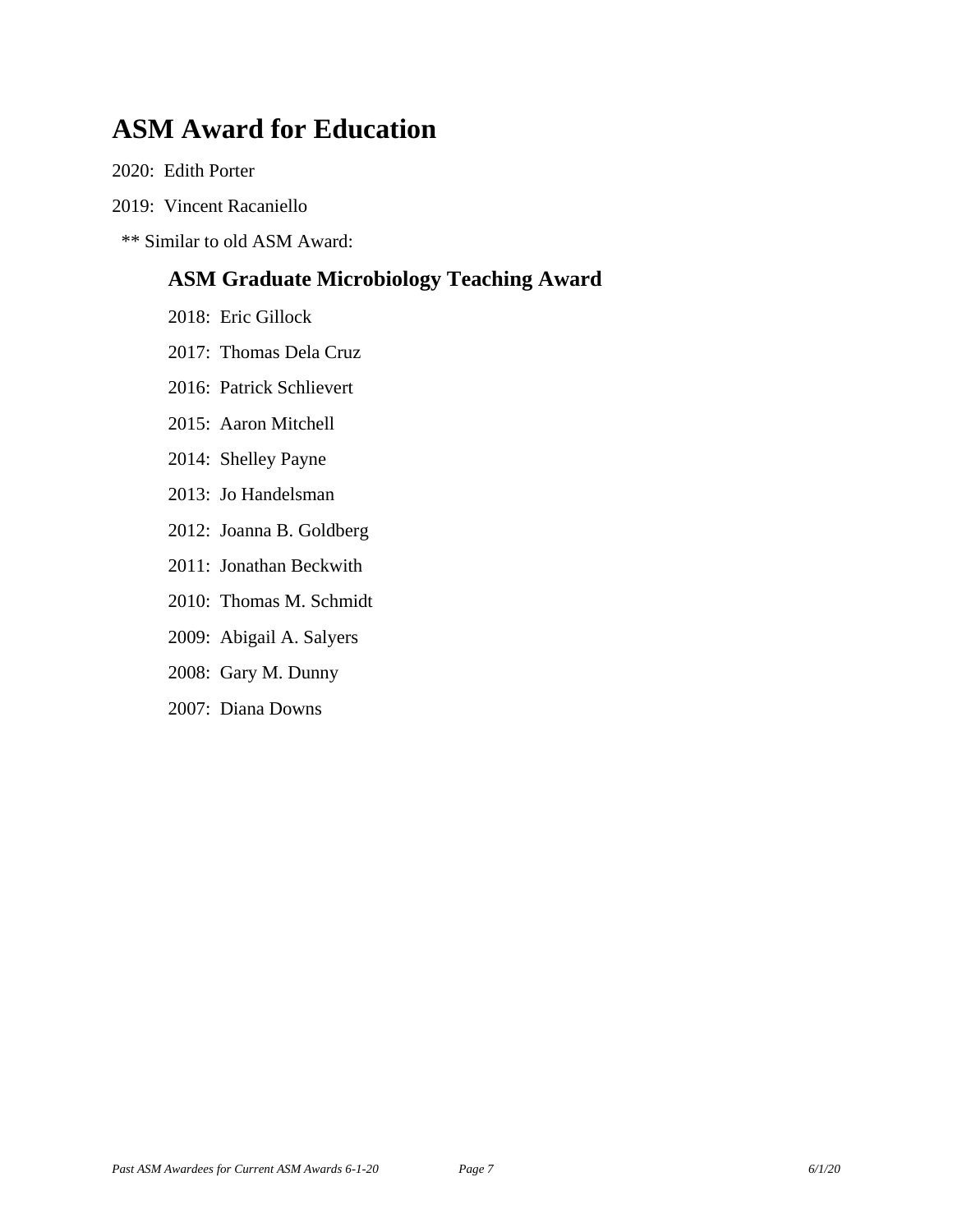### **ASM Award for Environmental Research**

2020: Ronald Oremland

#### 2019: Jizhong Zhou

\*\* Similar to old ASM Award:

### **Dupont Industrial Biosciences Award in Applied and Environmental Microbiology**

- 2016: Joseph Suflita
- 2015: David Karl
- 2014: Douglas G. Capone
- 2013: Mary Lidstrom
- 2012: Bess Ward
- 2011: Stephen J. Giovannoni
- 2010: Caroline S. Harwood
- 2009: Jim C. Spain
- 2008: Edward F. Delong
- 2007: J. Gijs Kuenen
- 2006: David Stahl
- 2005: J. William Costerton
- 2004: Derek R. Lovley
- 2003: Kenneth H. Nealson and Eugene Rosenberg
- 2002: Lily Y. Young
- 2001: Gill G. Geesey
- 2000: Steven E. Lindow
- 1999: Ralph S. Wolfe
- 1998: E. Imre Friedmann
- 1997: David T. Gibson
- 1996: Norman R. Pace
- 1995: Ananda M. Chakrabarty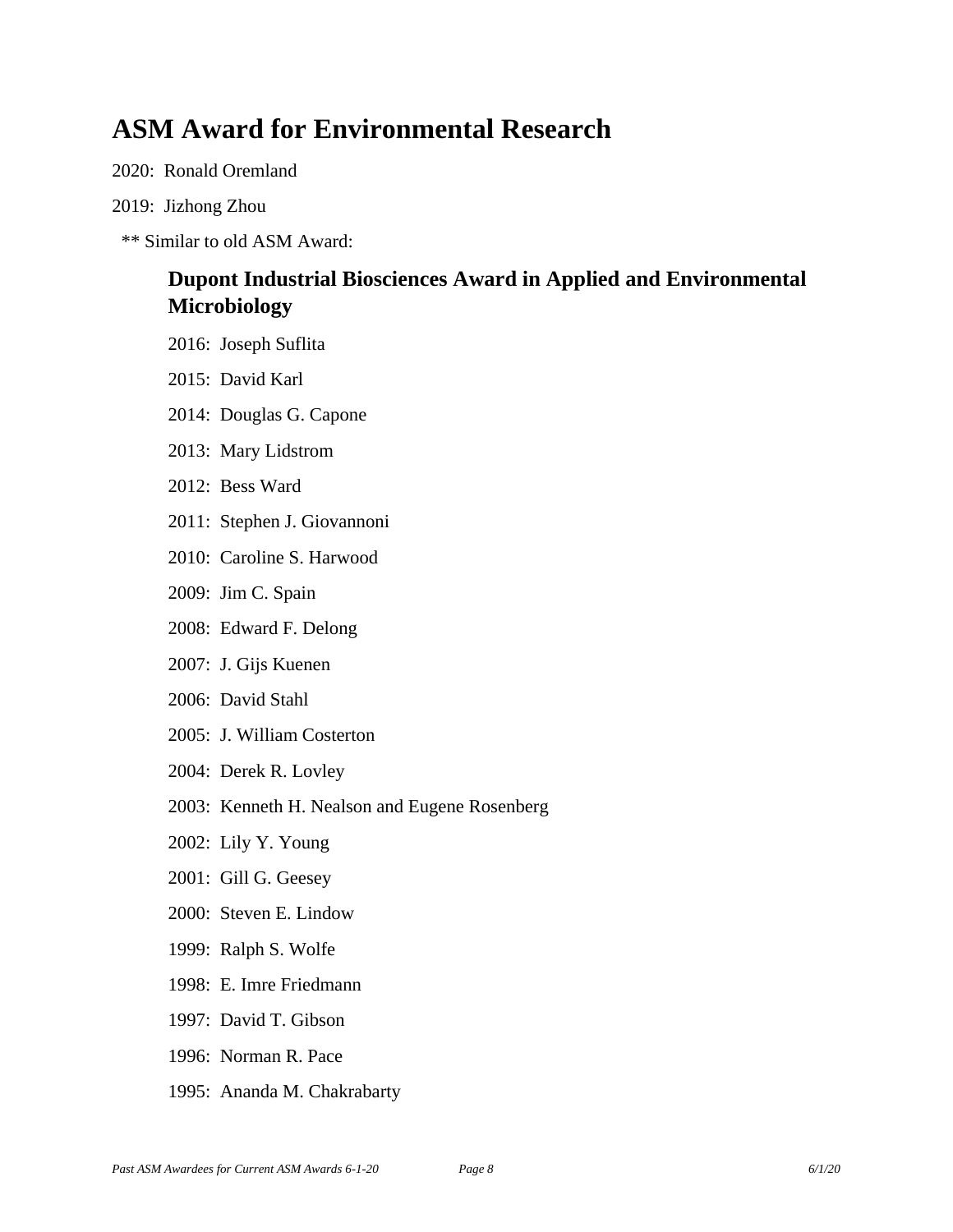- 1994: Gary S. Sayler
- 1993: David C. White
- 1992: James Tiedje
- 1991: Ronald Atlas
- 1990: Guenther Stotzky
- 1989: No award given
- 1988: Richard Y. Morita
- 1987: Larry L. McKay
- 1986: Marvin P. Bryant
- 1985: Rita R. Colwell
- 1984: Thomas D. Brock
- 1983: John H. Brewer
- 1982: Holger Jannasch
- 1981: William Sandine
- 1980: Martin Alexander
- 1979: David Perlman
- 1978: Moshe Shiho
- 1977: David Gottlieb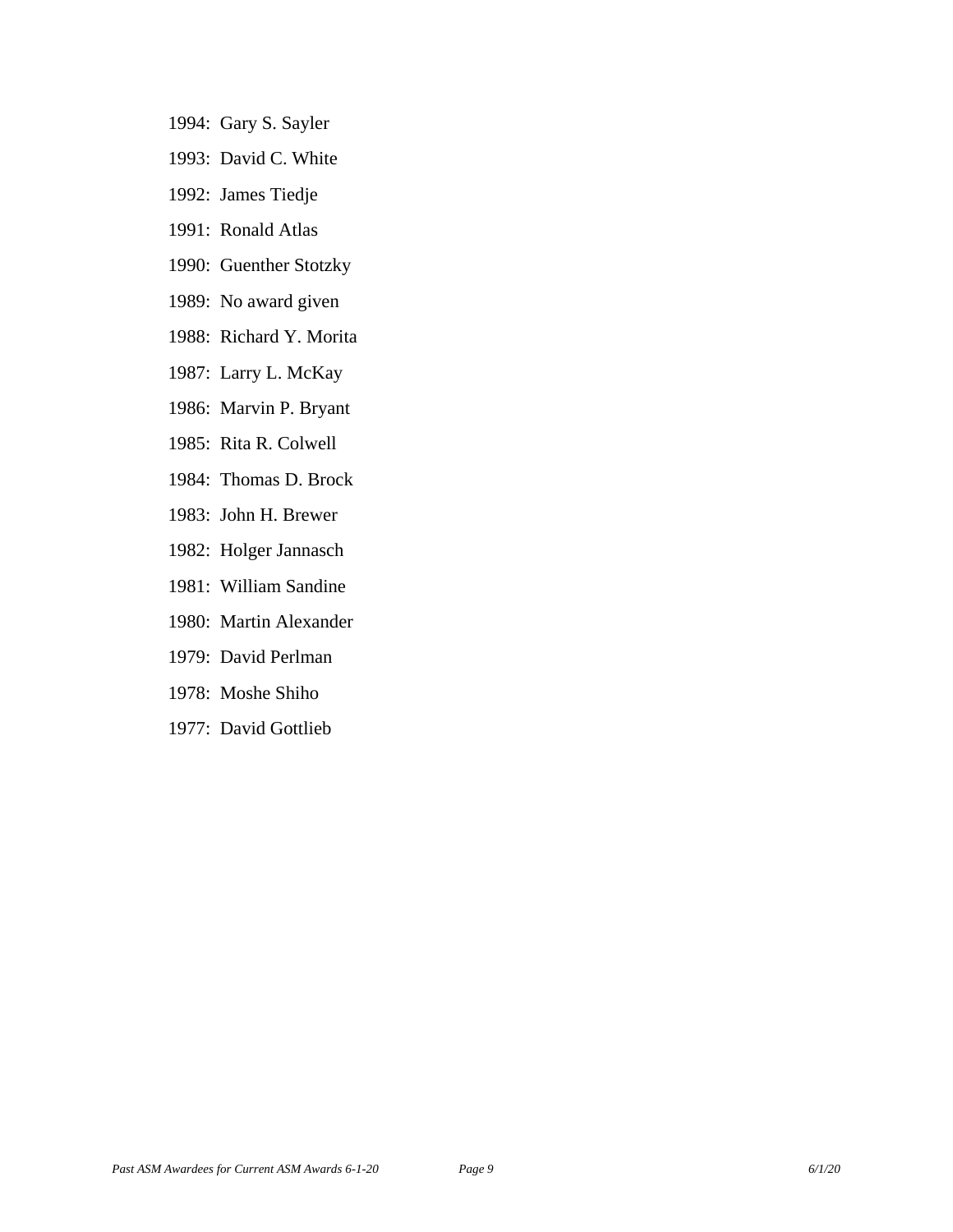## **ASM Award for Research and Leadership in Clinical Microbiology**

2020: Carey-Ann Burnham

2019: Stephen Jenkins

This award combined two old ASM awards:

#### **Award for Research in Clinical Microbiology**

- 2018: Kimberle Chapin
- 2017: Saha Samir
- 2016: Donna Wolk
- 2015: Robin Patel
- 2014: Angela M. Caliendo
- 2013: Christine Ginocchio
- 2012: Patrice Courvalin
- 2011: Karen C. Carroll
- 2010: J. Stephen Dumler
- 2009: Mohamed Karmali
- 2008: Stephen C. Edberg
- 2007: Gary W. Procop
- 2006: Franklin R. Cockerill, III
- 2005: Lance R. Peterson
- 2004: Melvin Weinstein
- 2003: Clyde Thornsberry
- 2002: Thomas F. Smith
- 2001: Donald E. Low
- 2000: Fred C. Tenover
- 1999: Sydney M. Finegold
- 1998: Richard R. Facklam
- 1997: Michael A. Pfaller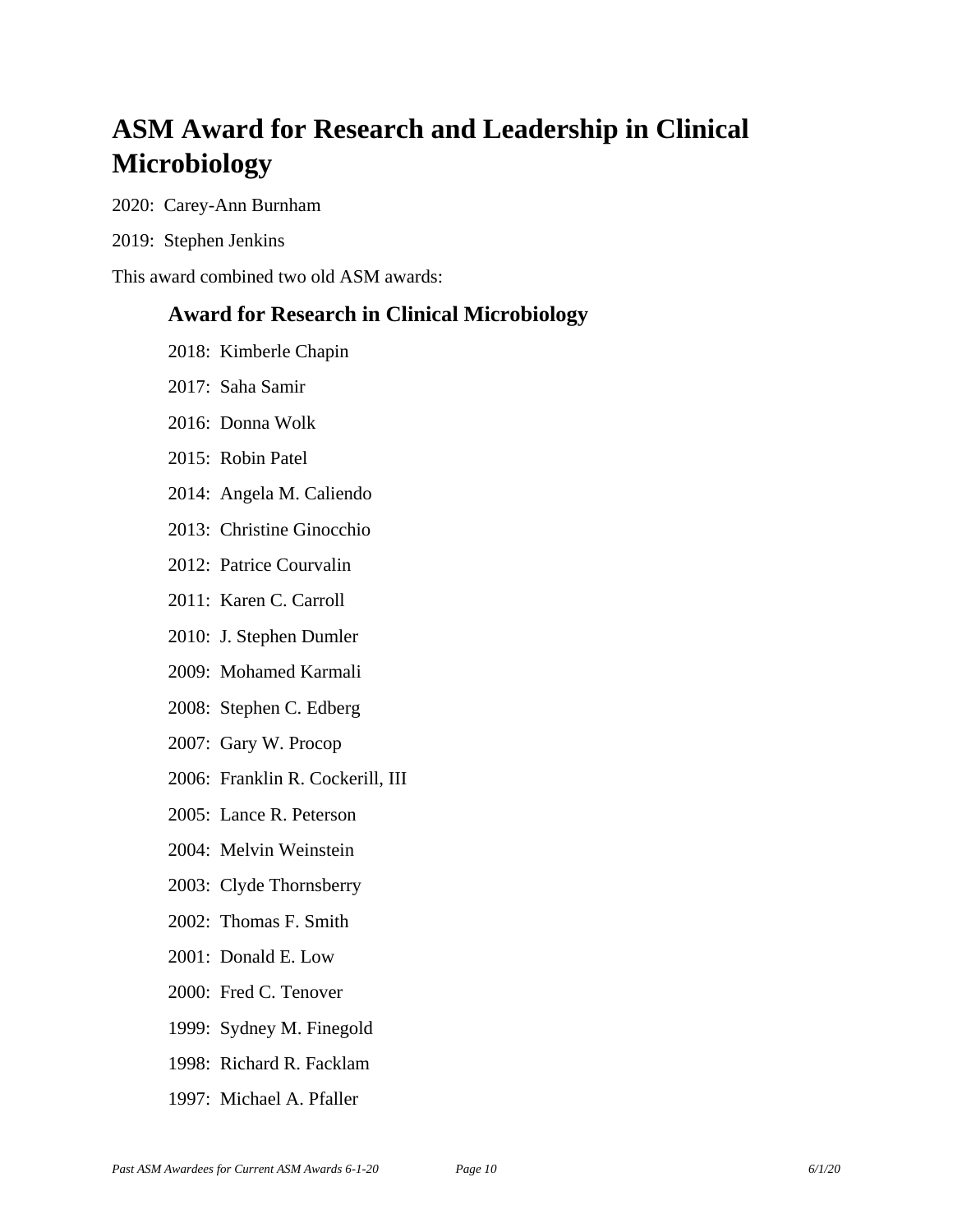- 1996: Alexander von Graevenitz
- 1995: Gary V. Doern
- 1994: Raymond C. Bartlett
- 1993: Patrick R. Murray
- 1992: James H. Jorgensen
- 1991: L. Barth Reller
- 1990: Gerald L. Gilardi
- 1989: John A. Washington
- 1988: John Matsen
- 1987: Herman Friedman
- 1986: Stanley Falkow
- 1985: Lillian V. Holderman
- 1984: Alexander C. Sonnenwirth
- 1983: G. D. Hsuing
- 1982: William B. Cherry
- 1981: Albert Balows
- 1980: Amedeo Bondi
- 1979: Henry D. Isenberg
- 1978: John C. Sherris

#### **Sonnenwirth Award for Leadership in Clinical Microbiology**

- 2018: Mary Jane Ferraro, PhD, MPH
- 2017: Richard Thomson
- 2016: Richard Hodinka
- 2015: Dr. James Jorgensen
- 2014: Davise Larone
- 2013: Roberta Carey
- 2012: Susan E. Sharp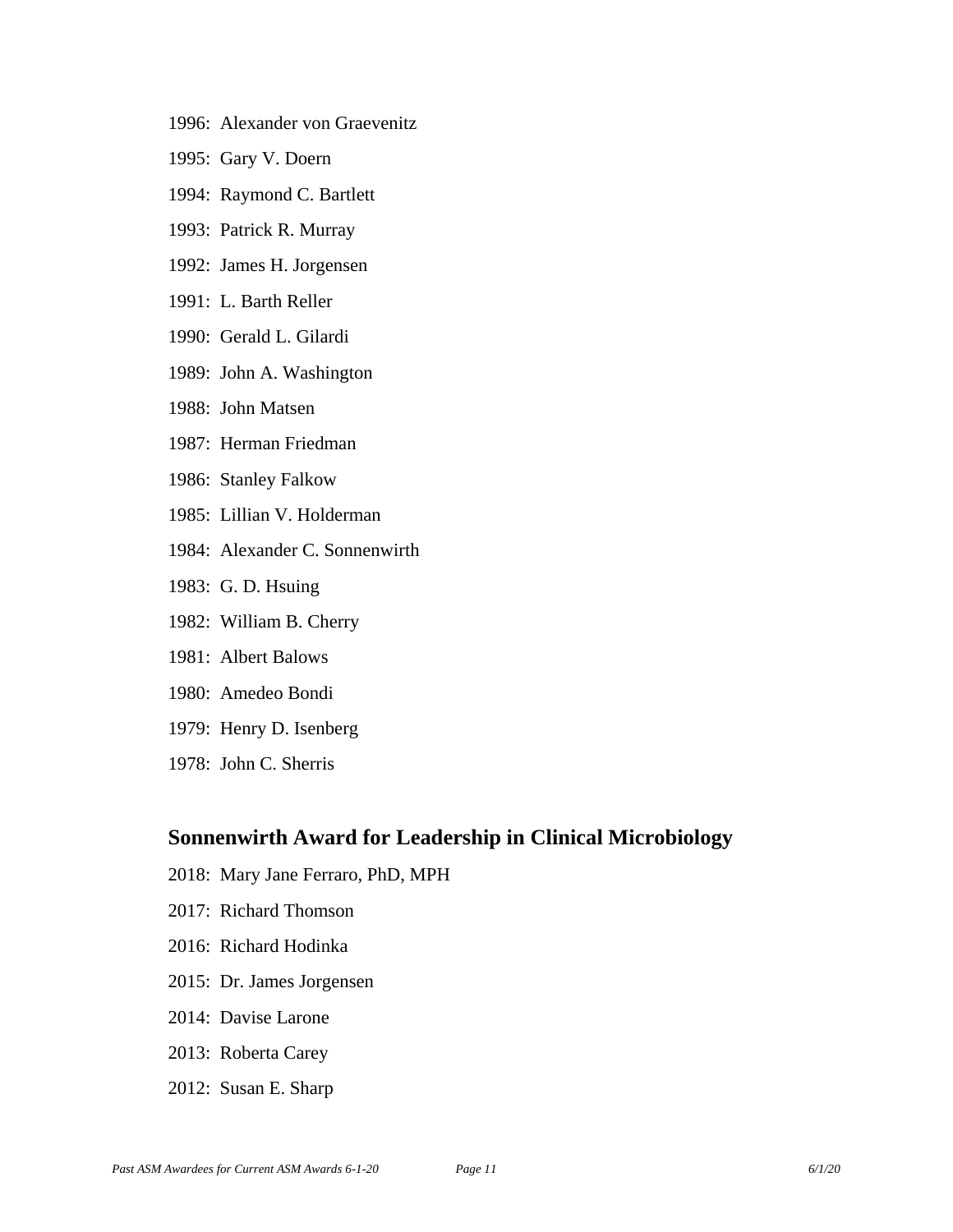- 2011: Melvin P. Weinstein
- 2010: Patricia Charache
- 2009: Lynne S. Garcia
- 2008: Geraldine S. Hall, Ph.D., D(ABMM)
- 2007: Vickie S. Baselski, Ph.D
- 2006: Janet Hindler
- 2005: Joseph M. Campos
- 2004: Alice S. Weissfeld
- 2003: J. Michael Miller
- 2002: Patrick R. Murray
- 2001: Peter H. Gilligan
- 2000: Ellen Jo Baron
- 1999: Albert Balows
- 1998: Joseph L. Staneck
- 1997: L. Barth Reller
- 1996: Edward J. Bottone
- 1995: Frank P. Koontz
- 1994: Marie B.Coyle
- 1993: John M. Matsen
- 1992: Paul D. Ellner
- 1991: Josephine A. Morello
- 1990: Raymond C. Bartlett
- 1989: Henry D. Isenberg
- 1988: John C. Sherris
- 1987: David Schlessinger
- 1986: Sydney Finegold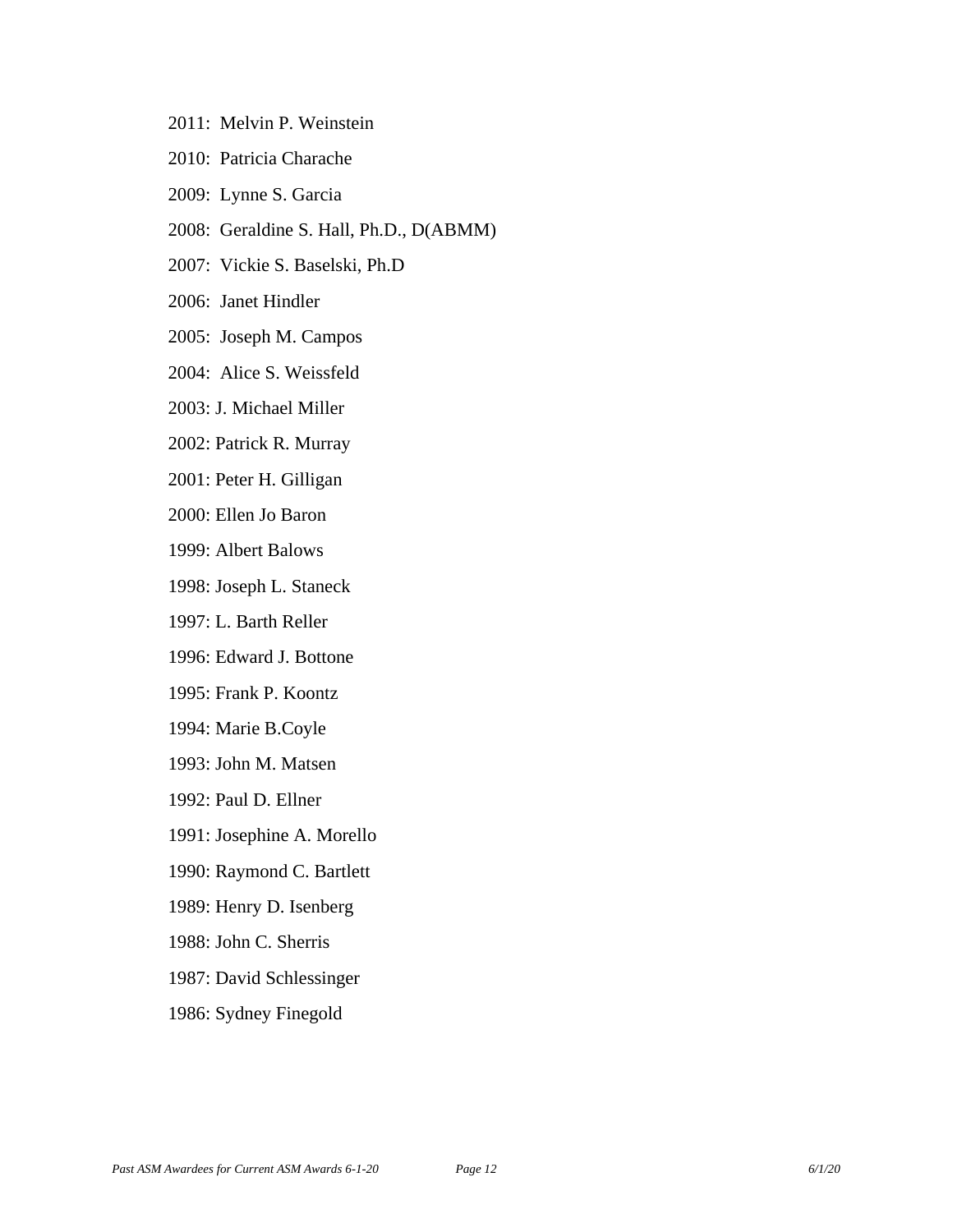### **ASM Award for Service**

2020: Christina Kellogg 2019: Patrick Schloss

### **ASM Carski Award**

2020: David Westenberg 2019: Louise Temple 2018: Mark Martin 2017: Patricia Shields 2016: Loretta Brancaccio-Taras 2015: Susan Merkel 2014: Erica Suchman 2013: Graham Hatfull 2012: Lilliam Casillas‐Martinez 2011: Spencer A. Benson 2010: John J. Tudor 2009: Jo Handelsman 2008: Jeffrey Pommerville 2007: Lawrence R. Aaronson 2006: Amy Cheng Vollmer 2005: Carolyn Hovde Bohach 2004: Leslie Ann Schiff 2003: Michael T. Madigan 2002: Jeanne S. Poindexter 2001: Joan W. Bennett 2000: I. Edward Alcamo 1999: Beverly Pierson 1998: Kenneth G. Todar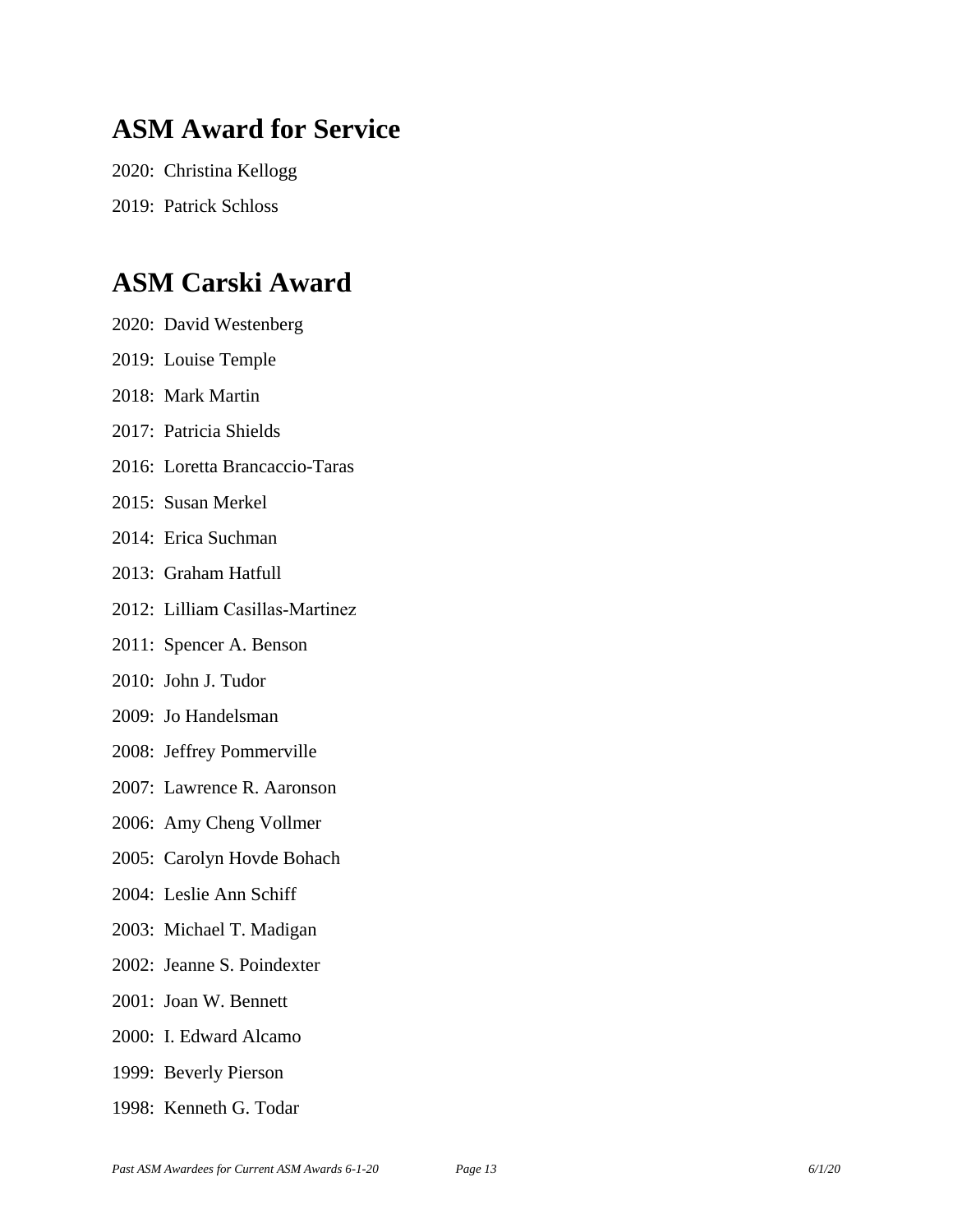- 1997: Raúl J. Cano
- 1996: Vicente D. Villa
- 1995: Mary M. Allen
- 1994: David L. Balkwill
- 1993: George Schaiberger
- 1992: Jerald C. Ensign
- 1991: Roar Irgens
- 1990: Alice G. Reinarz
- 1989: Lois Lindberg
- 1988: Thomas D. Brock
- 1987: Paul J. Vandemark
- 1986: Samuel Kaplan
- 1985: Melvin Rheins
- 1984: Nancy Harvie
- 1983: M. John Pickett
- 1982: John L. Fryer
- 1981: Robert J. Brady
- 1980: Warren Litsky
- 1979: Elwood B. Shirling
- 1978: Noel R. Krieg
- 1977: Margaret Green
- 1976: Elizabeth R. Hall
- 1975: Matthew C. Dodd
- 1974: Frank E. Swatek
- 1973: William G. Walter
- 1972: William B. Sarles
- 1971: Ralph S. Wolfe
- 1970: Walter A. Konetzka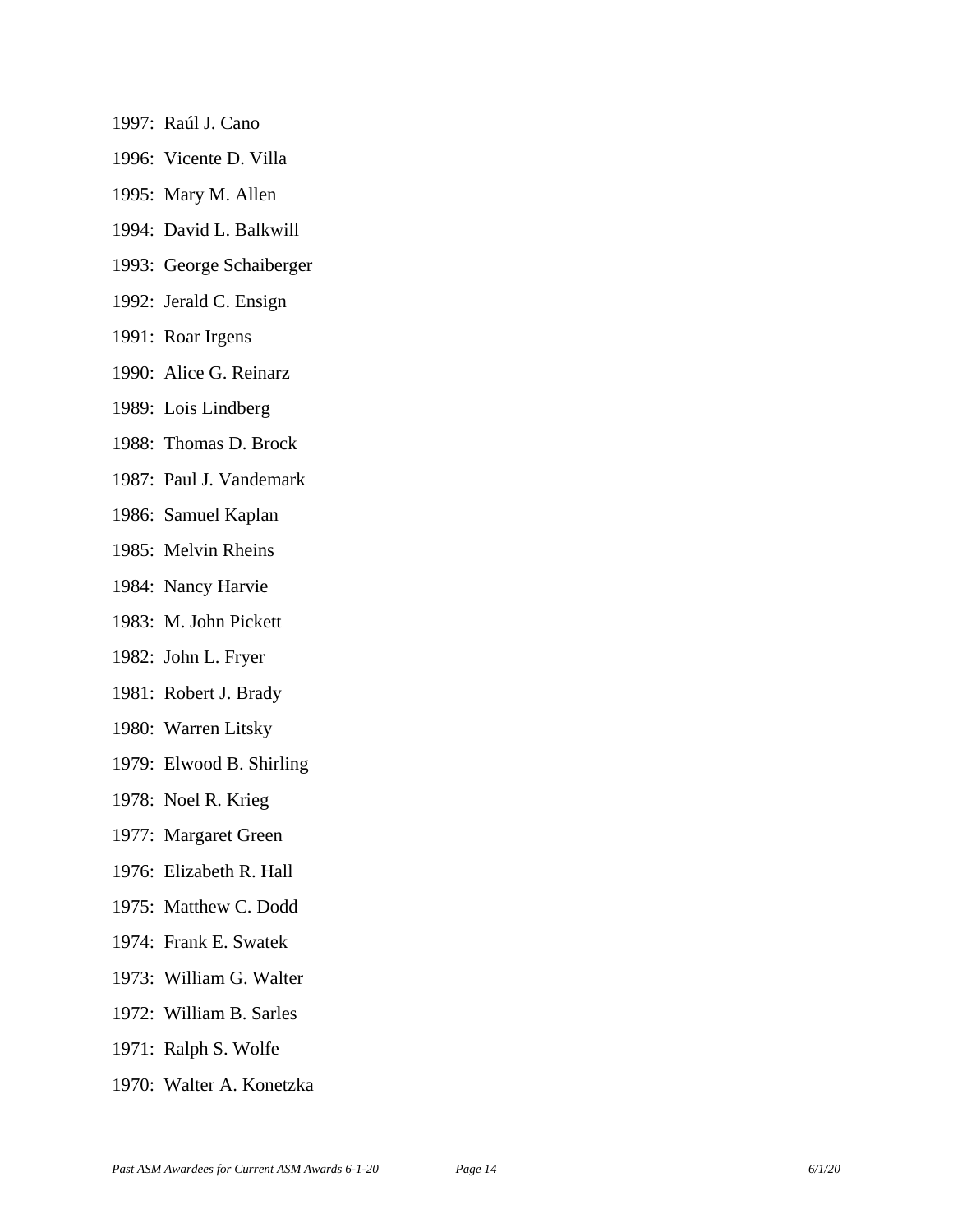1969: Sydney C. Rittenberg 1968: Wayne W. Umbreit

### **ASM D.C. White Award**

- 2020: Richard Lenski
- 2019: James Kaper
- 2018: Donald Bryant
- 2017: Stephen Goff
- 2016: Terence Dermody
- 2015: Thomas Walsh
- 2014: Edward Leadbetter
- 2013: Farooq Azam
- 2012: E. Peter Greenberg
- 2011: Jo Handelsman
- 2010: Kenneth Nealson
- 2009: Edward DeLong
- 2008: Mary Ann Moran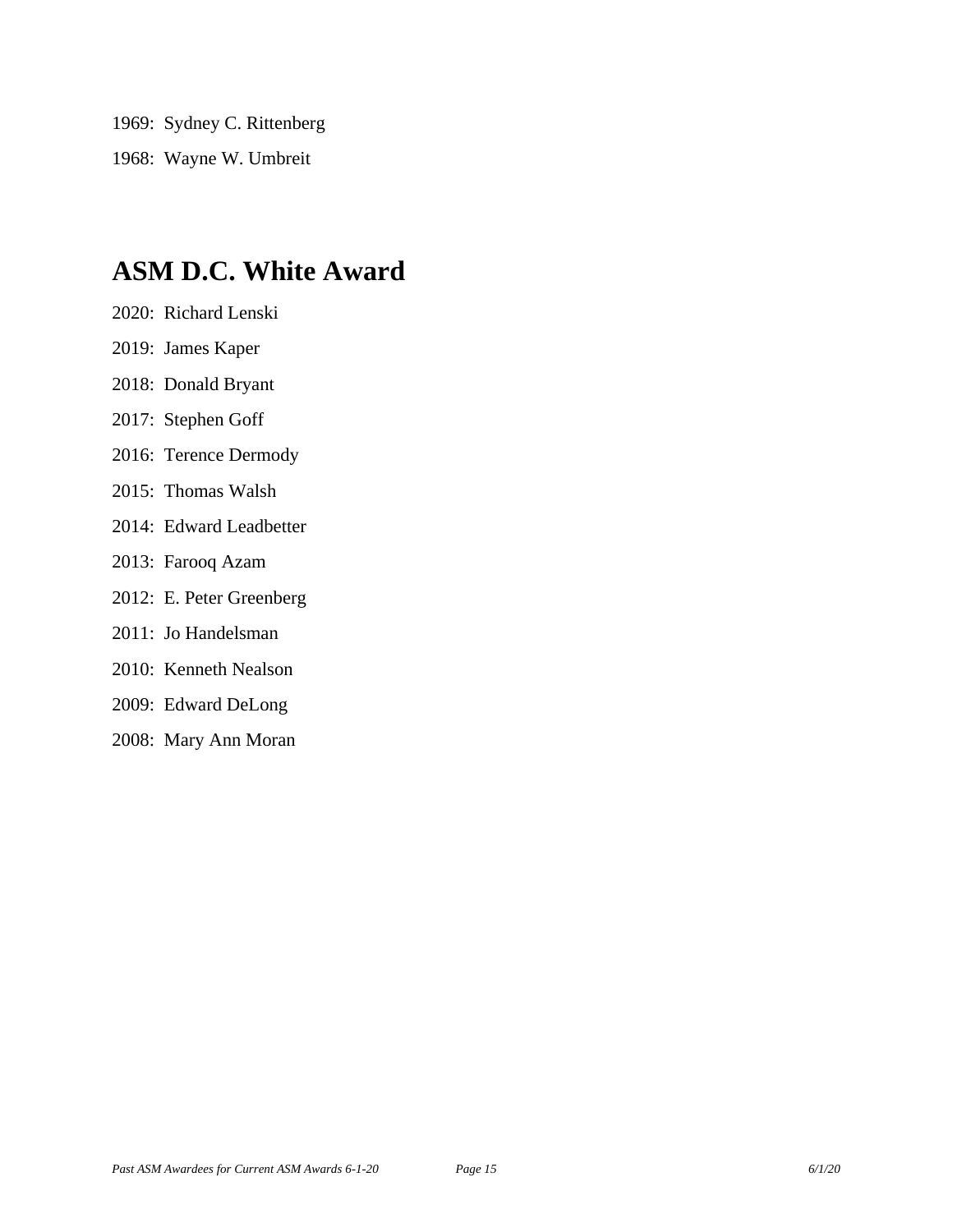### **ASM Lifetime Achievement Award**

- 2020: Mary Estes
- 2019: Carol Gross
- 2018: Hiroshi Nikaido
- 2017: Kyung Kown-Chung
- 2016: Thomas Silhavy
- 2015: John Roth
- 2014: Roy Curtiss, III
- 2013: Julian Davies
- 2012: Stuart B. Levy
- 2011: Susan Gottesman
- 2010: Lucy Shapiro
- 2009: Carl Woese
- 2008: Bernard Roizman
- 2007: Norman R. Pace
- 2006: R. John Collier
- 2005: Jonathan Beckwith
- 2004: Alan Campbell
- 2003: Stanley Falkow
- 2002: Masayasu Nomura
- 2001: Bruce N. Ames
- 2000: Boris Magasanik
- 1999: Jonathan W. Uhr
- 1998: Charles Yanofsky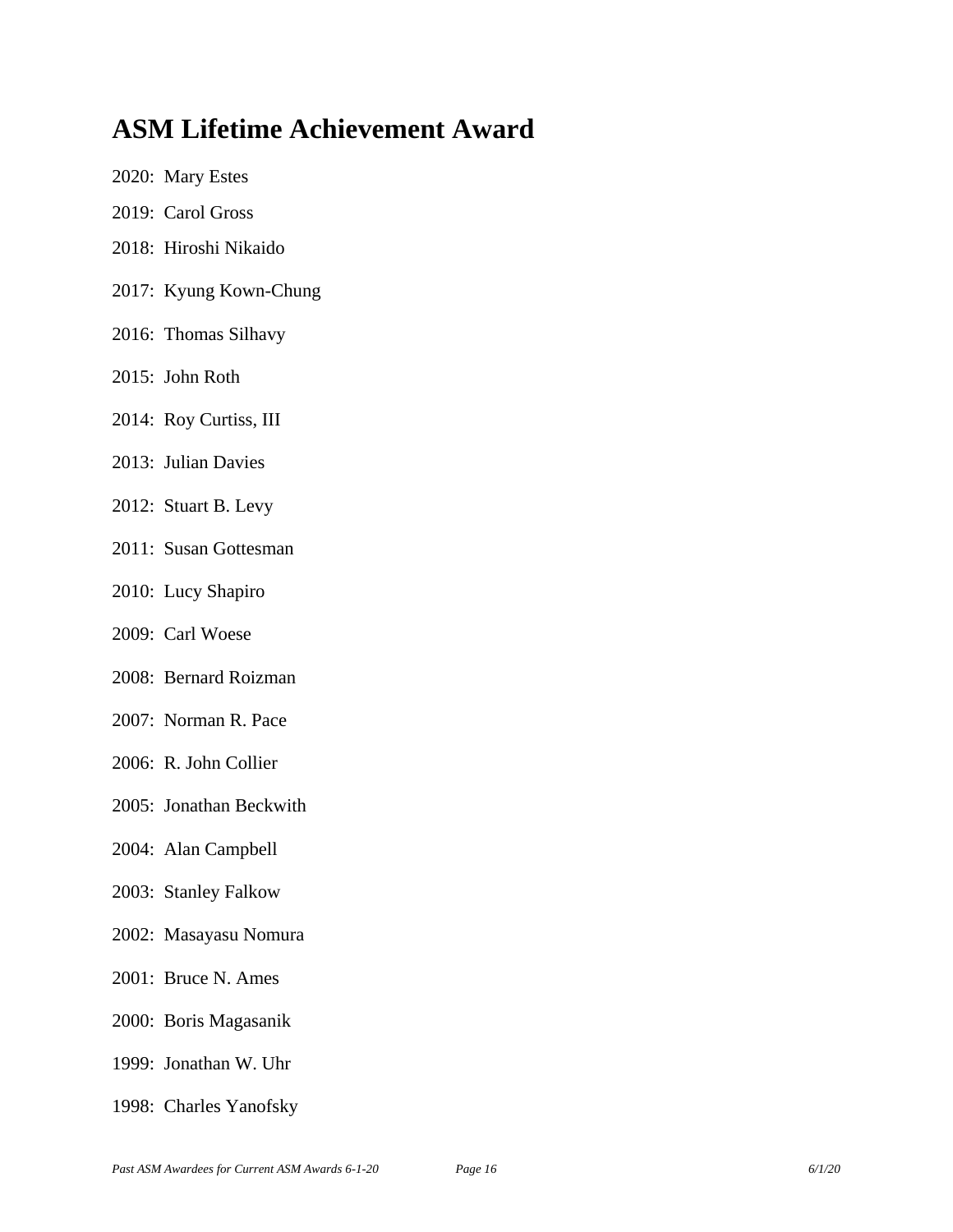1997: A. Dale Kaiser 1996: Ralph S. Wolfe 1995: Julius Adler

### **ASM Moselio Schaechter Award in Recognition of a Developing-Country Microbiologist**

- 2020: Armen Trchounian
- 2019: Ritu Amatya
- 2018: no award given
- 2017: no award given
- 2016: Rup Lal
- 2015: Diego de Mendoza
- 2014: Yogendra Singh
- 2013: Nancy Saravia
- 2012: Jayaraman Gowrishankar
- 2011: Sunday Ayodele Odunfa
- 2010: Firdausi Qadri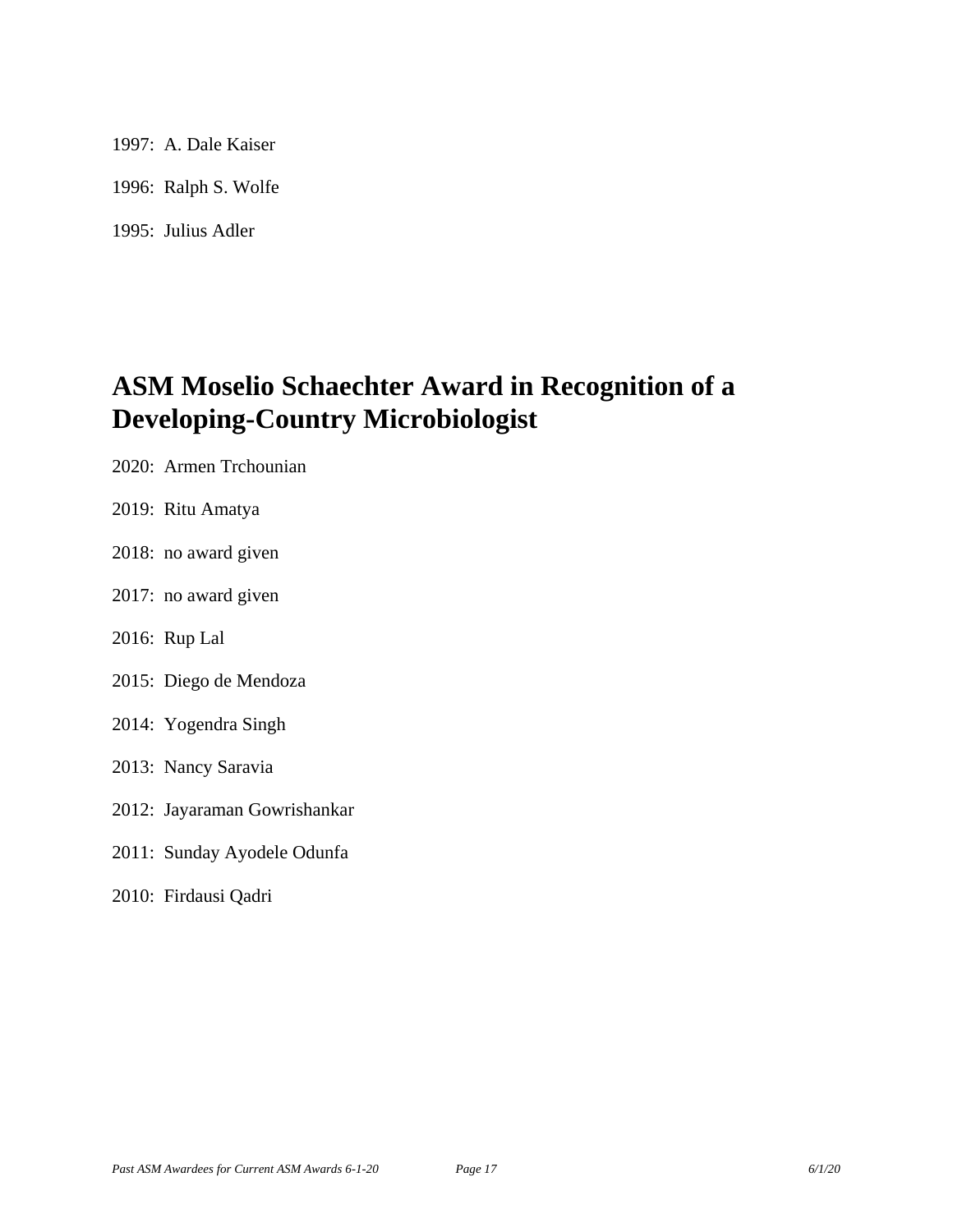### **ASM Scherago-Rubin Award for Clinical Microbiology**

- 2020: Violeta Rekasius
- 2019: Melissa Jones
- 2018: Blaine Mathison
- 2017: Michael Brandon
- 2016: Mary Plenzler
- 2015: Robyn Shimizu
- 2014: Scott Cunningham
- 2013: Barbara Brown-Elliott
- 2012: Brent Barrett
- 2011: Susan D. Munro
- 2010: Claudia Hinnebusch
- 2009: Arthur Guruswamy
- 2008: Regina Van Brakle
- 2007: Michael S. Forman
- 2006: Angela Beth Prouse
- 2005: Yvonne Shea
- 2004: Caroline Irene Mohr
- 2003: Ernest Kent Korgenski
- 2002: Patricia L. Cernoch
- 2001: Carolyn K. Wallis
- 2000: Harold J. Cannon, Jr.
- 1999: Mitzi R. Norris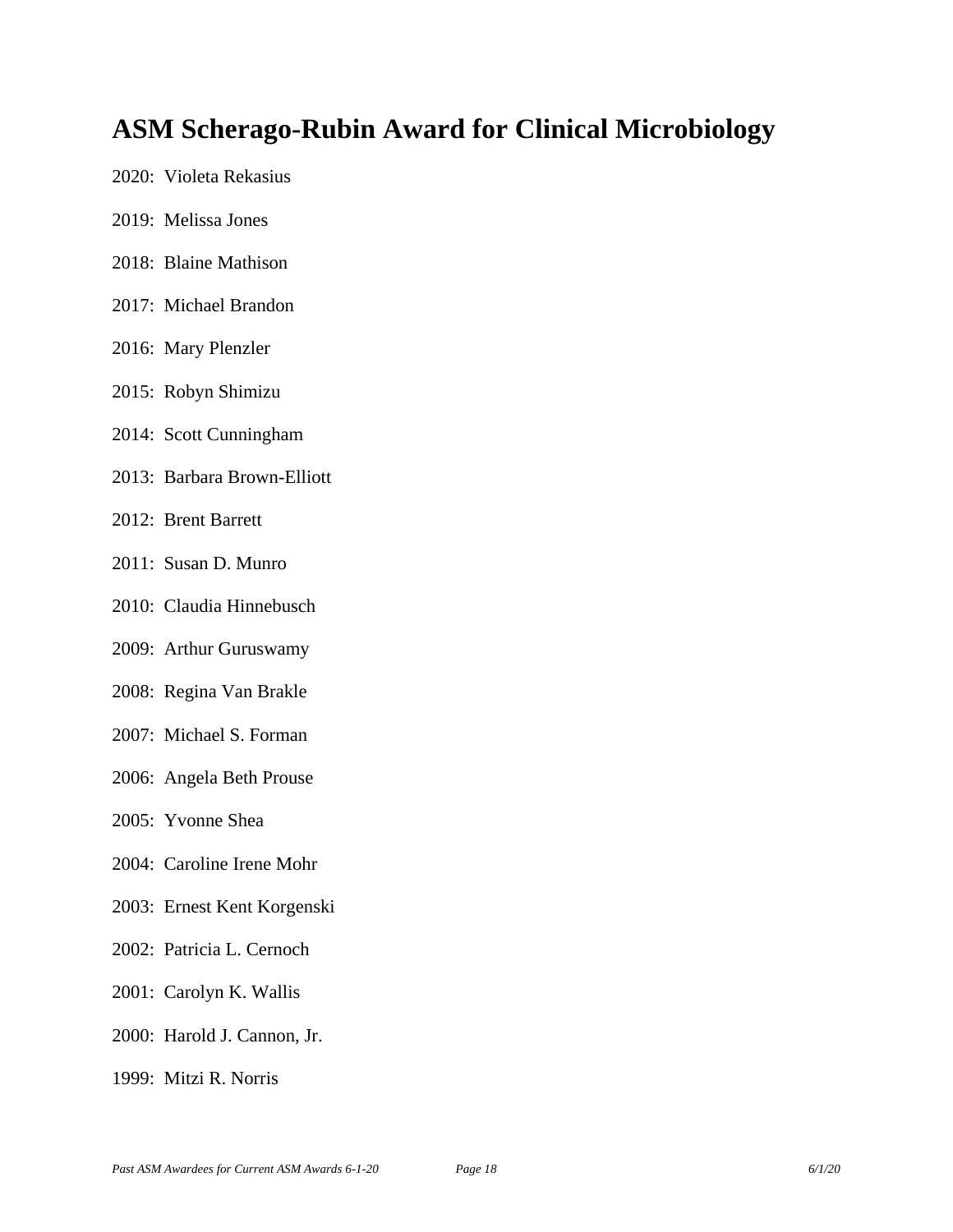| 1998: Sherry Lee Gamble   |
|---------------------------|
| 1997: Peter C. Iwen       |
| 1996: Steven D. Ewers     |
| 1994: Paulette G. Hammond |
| 1993: Patricia Gill       |
| 1992: Elena Prevost Smith |
| 1990: Sheryl Johnston     |
| 1989: Pamela M. Hulme     |
| 1988: No Award Given      |
| 1987: Linda Guthertz      |

### **ASM William A. Hinton Award for Advancement of a Diverse Community of Microbiologists**

- 2020: Gladys Alexandre
- 2019: Marian Johnson-Thompson
- 2018: Peter Lipke
- 2017: Steven Finkel
- 2016: Hong Qin
- 2015: Liise-anne Pirofski
- 2014: Maria F. Lima
- 2013: Alison Gammie
- 2012: LaJoyce H. Debro
- 2011: Agnes A. Day